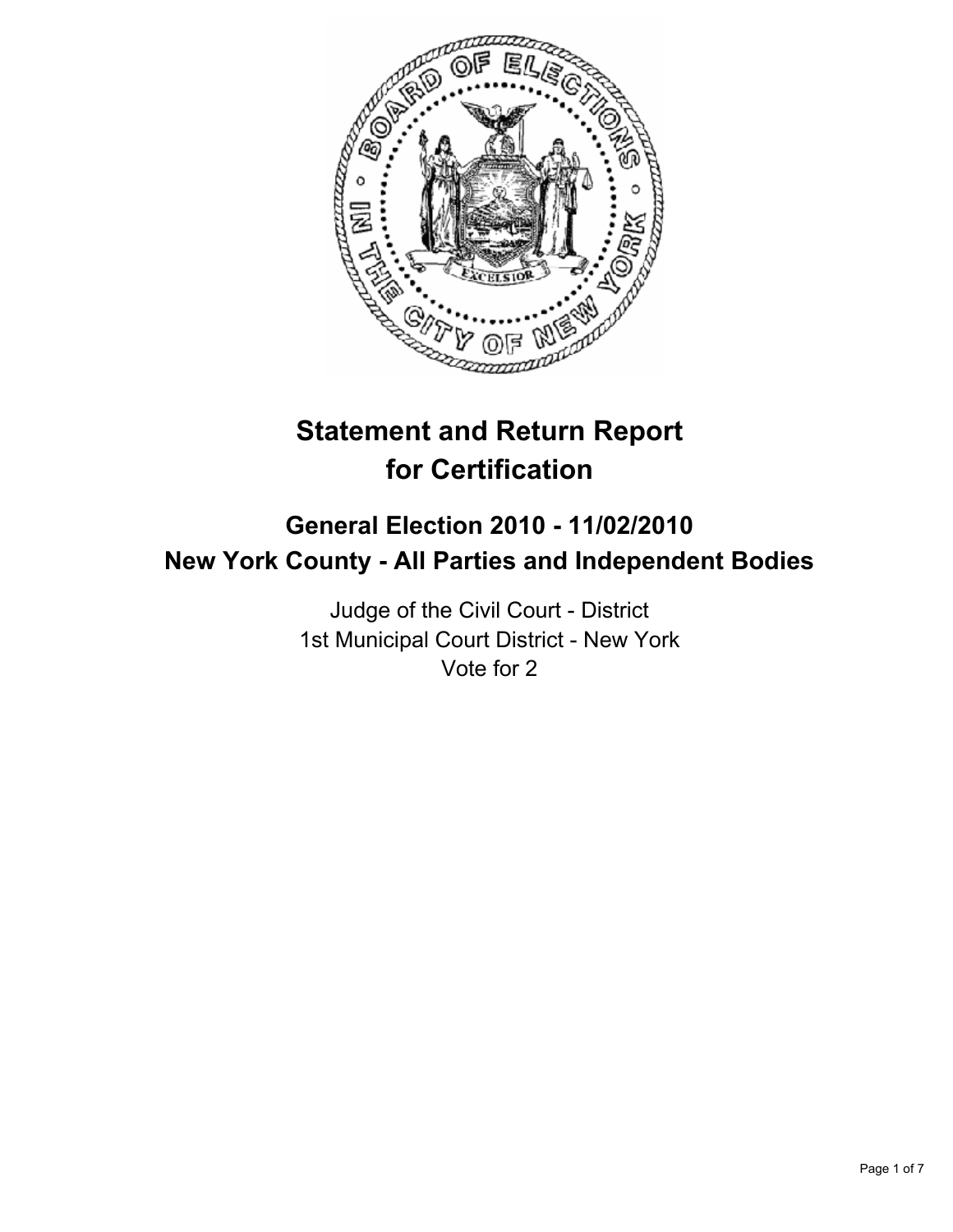

#### **Assembly District 64**

| <b>PUBLIC COUNTER</b>               | 8,280  |
|-------------------------------------|--------|
| <b>EMERGENCY</b>                    | 0      |
| ABSENTEE/MILITARY                   | 195    |
| <b>AFFIDAVIT</b>                    | 290    |
| <b>Total Ballots</b>                | 8,838  |
| JOAN M KENNEY (DEMOCRATIC)          | 5,461  |
| CAROLRUTH FEINMAN (DEMOCRATIC)      | 5,060  |
| AMY HONG (WRITE-IN)                 | 1      |
| ANYONE ELSE (WRITE-IN)              | 4      |
| BRANDO COHEN (WRITE-IN)             | 1      |
| CHOW YUN FAT (WRITE-IN)             | 1      |
| CHRIS GRISWOLD (WRITE-IN)           | 1      |
| COURTNEY MATHER (WRITE-IN)          | 1      |
| DALLAS CHANG (WRITE-IN)             | 4      |
| DARIO ARGENTO (WRITE-IN)            | 1      |
| ELMO (WRITE-IN)                     | 1      |
| <b>GENE STITH (WRITE-IN)</b>        | 1      |
| <b>GLENN BOCK (WRITE-IN)</b>        | 2      |
| <b>GREG BLATTO (WRITE-IN)</b>       | 2      |
| HOGAN LIPTON (WRITE-IN)             | 1      |
| JON SANTELLI (WRITE-IN)             | 1      |
| JOSEPH L MCELVEE (WRITE-IN)         | 1      |
| <b>JUSTIN DISILVETRA (WRITE-IN)</b> | 1      |
| LIBBY HALL (WRITE-IN)               | 1      |
| LIZARD PEOPLE (WRITE-IN)            | 1      |
| MARC LEVICK (WRITE-IN)              | 1      |
| MICHAEL BLOOMBERG (WRITE-IN)        | 2      |
| MICHAEL LANDSMAN (WRITE-IN)         | 1      |
| MICHEAL COLON (WRITE-IN)            | 1      |
| MIKE OBRIEN (WRITE-IN)              | 1      |
| NO NAME (WRITE-IN)                  | 15     |
| OLIVER SAHMER (WRITE-IN)            | 1      |
| OWEN FAY (WRITE-IN)                 | 1      |
| PAUL AFFENIM (WRITE-IN)             | 1      |
| PETER DOLOTTA (WRITE-IN)            | 1      |
| PETER WILLIAMS (WRITE-IN)           | 2      |
| RON MILLER (WRITE-IN)               | 1      |
| ROY MILLER (WRITE-IN)               | 1      |
| SABRINA A ICRAUS (WRITE-IN)         | 1      |
| SNAKE PEOPLE (WRITE-IN)             | 1      |
| TAMI ALBERT (WRITE-IN)              | 1      |
| VIOLA OBRIEN (WRITE-IN)             | 1      |
| WALTER RIVERA (WRITE-IN)            | 1      |
| <b>Total Votes</b>                  | 10,581 |
| Unrecorded                          | 7,095  |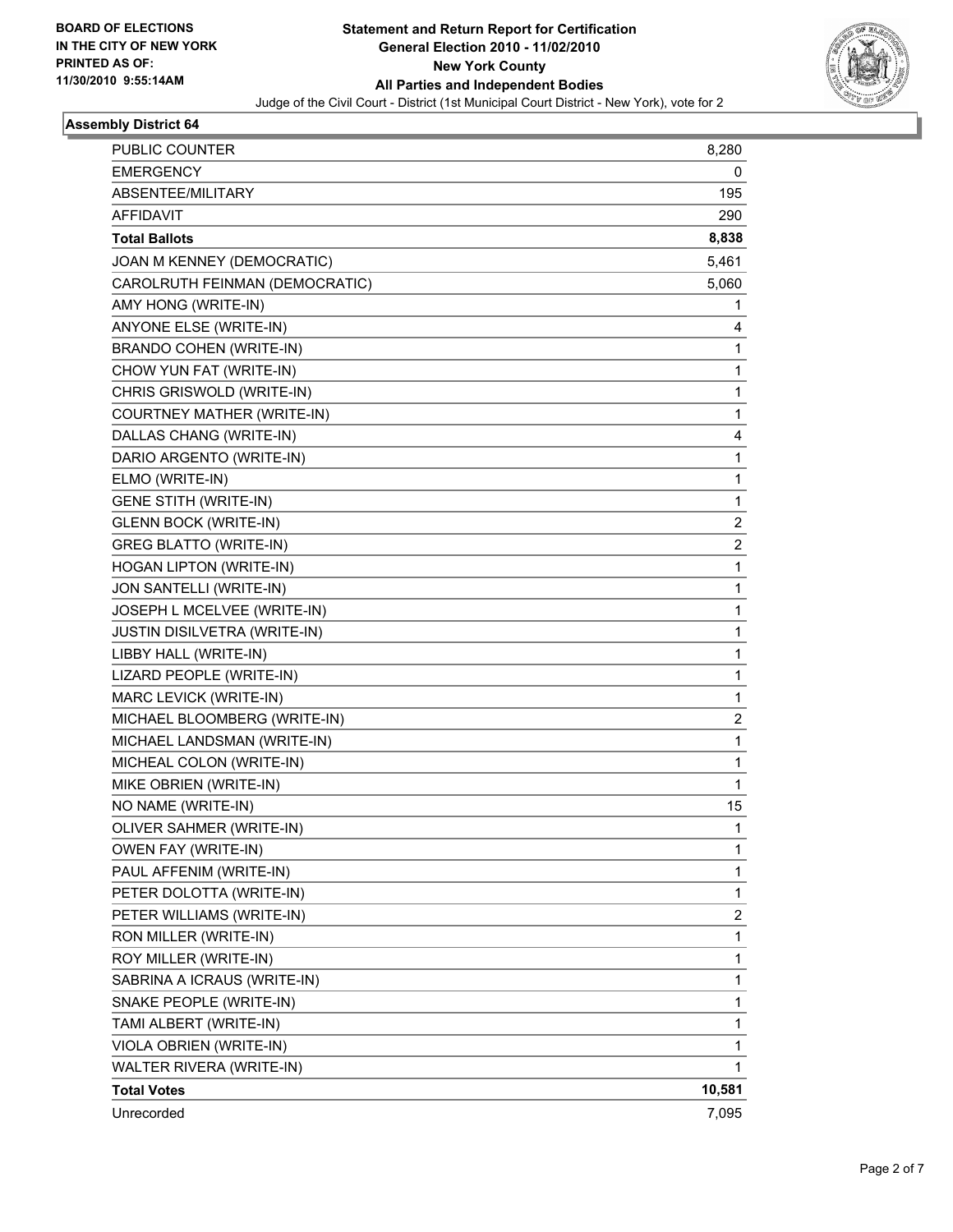

### **Assembly District 66**

| <b>PUBLIC COUNTER</b>              | 20,664                  |
|------------------------------------|-------------------------|
| <b>EMERGENCY</b>                   | 0                       |
| ABSENTEE/MILITARY                  | 805                     |
| <b>AFFIDAVIT</b>                   | 657                     |
| <b>Total Ballots</b>               | 22,557                  |
| JOAN M KENNEY (DEMOCRATIC)         | 16,360                  |
| CAROLRUTH FEINMAN (DEMOCRATIC)     | 15,844                  |
| (EXPLETIVE) (WRITE-IN)             | 2                       |
| A CAITLIN ORZECK BYRNES (WRITE-IN) | 1                       |
| AL FERRER (WRITE-IN)               | 1                       |
| ALAN SASH (WRITE-IN)               | 1                       |
| ANN HICKEY (WRITE-IN)              | 1                       |
| <b>BOB BARCLAY (WRITE-IN)</b>      | 1                       |
| BRIAN PARR (WRITE-IN)              | 1                       |
| <b>BRUCE DANS (WRITE-IN)</b>       | 1                       |
| CHRIS ALBANESE (WRITE-IN)          | 1                       |
| DAVID GOLDSMITH (WRITE-IN)         | 1                       |
| DEREK JETER (WRITE-IN)             | 2                       |
| HOMER SIMPSON (WRITE-IN)           | $\overline{2}$          |
| JACOBS MAERUFF (WRITE-IN)          | $\overline{\mathbf{c}}$ |
| JASON KERSLEN (WRITE-IN)           | 1                       |
| JAYNE COBB (WRITE-IN)              | $\mathbf 1$             |
| JIMMY MCMILLAN (WRITE-IN)          | 4                       |
| JOE GIRAIDI (WRITE-IN)             | 1                       |
| JOE SMITH (WRITE-IN)               | 1                       |
| JOHN DELANEY (WRITE-IN)            | 1                       |
| JORGE POSADA (WRITE-IN)            | 1                       |
| KRISTEN DAVIS (WRITE-IN)           | 2                       |
| LINE 1 KEN ROSE (WRITE-IN)         | 1                       |
| LINE 1 NA (WRITE-IN)               | 1                       |
| LINE 2 GEORGE LUNDEN (WRITE-IN)    | 1                       |
| LINE 2 NA (WRITE-IN)               | 1                       |
| LION TORRES (WRITE-IN)             | 2                       |
| MALCOLM REYNOLDS (WRITE-IN)        | 1                       |
| MATTEW GELLER (WRITE-IN)           | $\overline{2}$          |
| NO NAME (WRITE-IN)                 | 8                       |
| NONE (WRITE-IN)                    | $\mathbf 1$             |
| PAUL CELLUPICA (WRITE-IN)          | 1                       |
| PETER PARKER (WRITE-IN)            | 2                       |
| PRESENT (WRITE-IN)                 | 4                       |
| RALPH NADLER (WRITE-IN)            | $\overline{2}$          |
| ROBERT RODRIGUEZ (WRITE-IN)        | 1                       |
| ROBINSON CANO (WRITE-IN)           | $\overline{2}$          |
| ROY LIND (WRITE-IN)                | 1                       |
| SHANE SHEEMR (WRITE-IN)            | $\mathbf{1}$            |
| SOPHIA TORRES (WRITE-IN)           | $\overline{2}$          |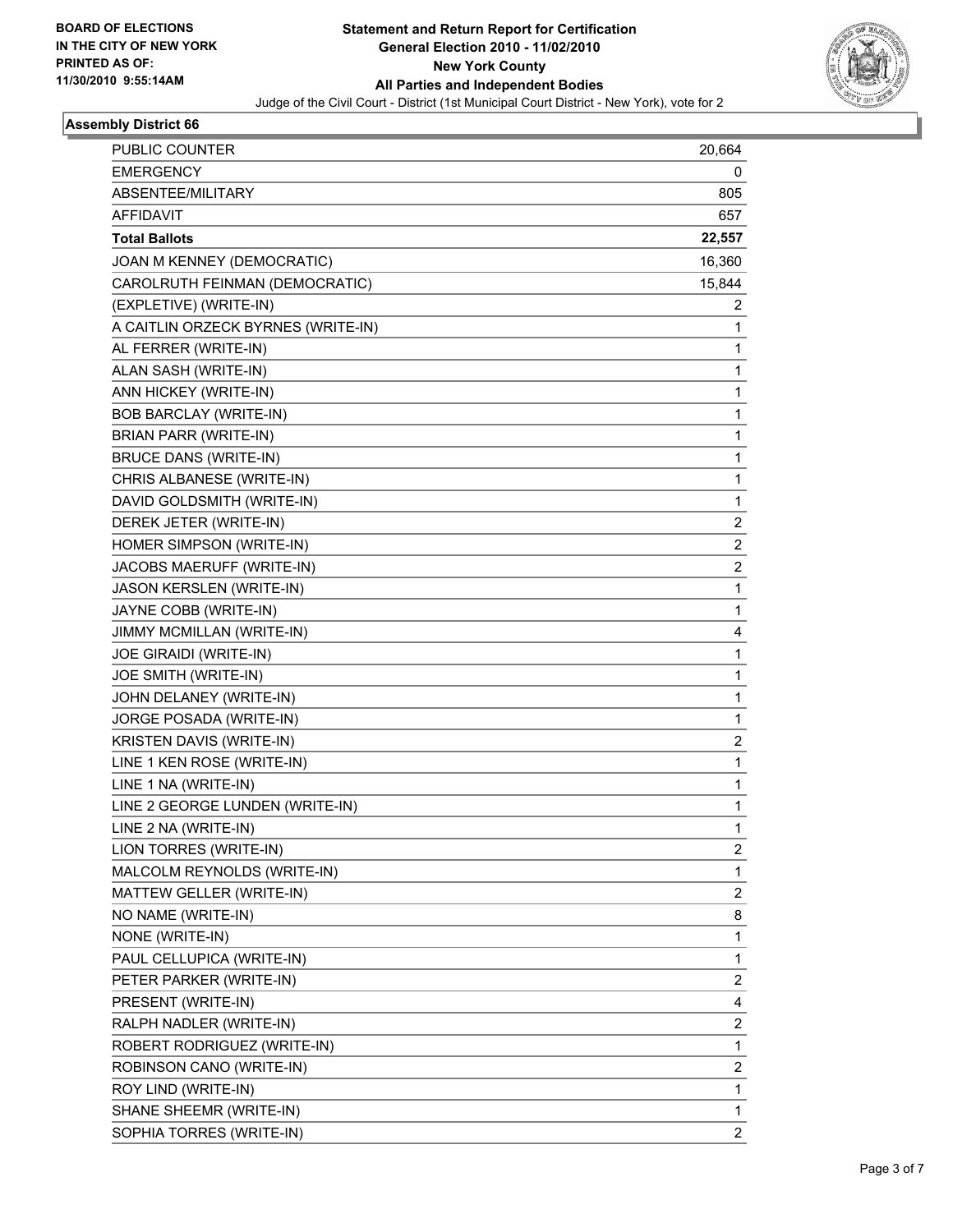

## **Assembly District 66**

| TROYODE NDHAL (WRITE-IN) |        |
|--------------------------|--------|
| VX (WRITE-IN)            |        |
| <b>Total Votes</b>       | 32.270 |
| Unrecorded               | 12.844 |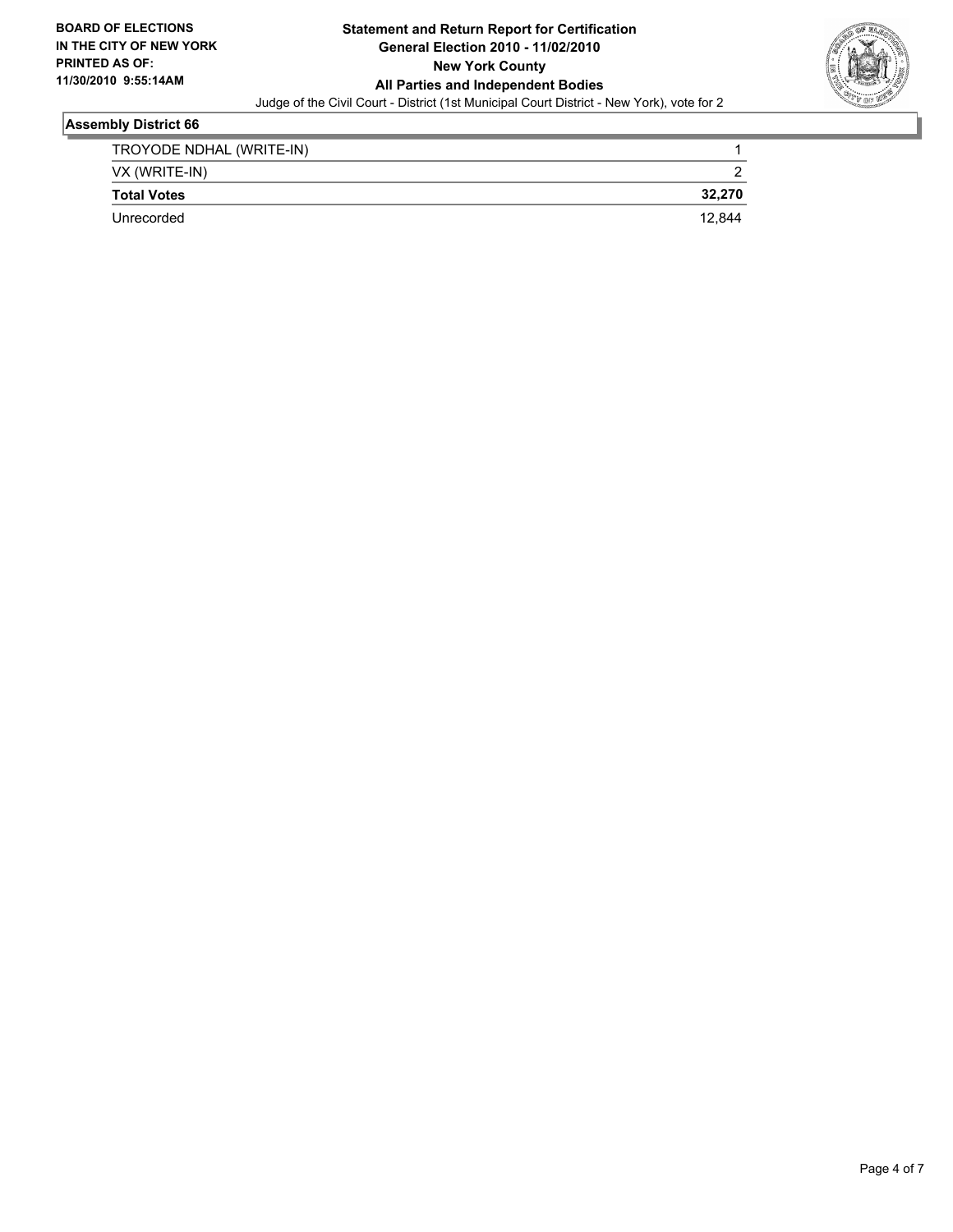

#### **Total for Judge of the Civil Court - District (1st Municipal Court District - New York) - New York County**

| <b>PUBLIC COUNTER</b>              | 28,944         |
|------------------------------------|----------------|
| <b>EMERGENCY</b>                   | 0              |
| ABSENTEE/MILITARY                  | 1,000          |
| AFFIDAVIT                          | 947            |
| <b>Total Ballots</b>               | 31,395         |
| JOAN M KENNEY (DEMOCRATIC)         | 21,821         |
| CAROLRUTH FEINMAN (DEMOCRATIC)     | 20,904         |
| (EXPLETIVE) (WRITE-IN)             | 2              |
| A CAITLIN ORZECK BYRNES (WRITE-IN) | 1              |
| AL FERRER (WRITE-IN)               | 1              |
| ALAN SASH (WRITE-IN)               | 1              |
| AMY HONG (WRITE-IN)                | 1              |
| ANN HICKEY (WRITE-IN)              | $\mathbf 1$    |
| ANYONE ELSE (WRITE-IN)             | 4              |
| BOB BARCLAY (WRITE-IN)             | $\mathbf{1}$   |
| BRANDO COHEN (WRITE-IN)            | 1              |
| BRIAN PARR (WRITE-IN)              | 1              |
| <b>BRUCE DANS (WRITE-IN)</b>       | $\mathbf 1$    |
| CHOW YUN FAT (WRITE-IN)            | $\mathbf 1$    |
| CHRIS ALBANESE (WRITE-IN)          | 1              |
| CHRIS GRISWOLD (WRITE-IN)          | $\mathbf{1}$   |
| COURTNEY MATHER (WRITE-IN)         | 1              |
| DALLAS CHANG (WRITE-IN)            | 4              |
| DARIO ARGENTO (WRITE-IN)           | $\mathbf{1}$   |
| DAVID GOLDSMITH (WRITE-IN)         | $\mathbf 1$    |
| DEREK JETER (WRITE-IN)             | $\overline{2}$ |
| ELMO (WRITE-IN)                    | $\mathbf{1}$   |
| <b>GENE STITH (WRITE-IN)</b>       | 1              |
| <b>GLENN BOCK (WRITE-IN)</b>       | $\overline{2}$ |
| <b>GREG BLATTO (WRITE-IN)</b>      | $\overline{2}$ |
| HOGAN LIPTON (WRITE-IN)            | $\mathbf 1$    |
| HOMER SIMPSON (WRITE-IN)           | $\overline{2}$ |
| JACOBS MAERUFF (WRITE-IN)          | $\mathbf{2}$   |
| <b>JASON KERSLEN (WRITE-IN)</b>    | $\mathbf 1$    |
| JAYNE COBB (WRITE-IN)              | 1              |
| JIMMY MCMILLAN (WRITE-IN)          | 4              |
| JOE GIRAIDI (WRITE-IN)             | 1              |
| JOE SMITH (WRITE-IN)               | 1              |
| JOHN DELANEY (WRITE-IN)            | 1              |
| JON SANTELLI (WRITE-IN)            | $\mathbf 1$    |
| JORGE POSADA (WRITE-IN)            | 1              |
| JOSEPH L MCELVEE (WRITE-IN)        | 1              |
| JUSTIN DISILVETRA (WRITE-IN)       | 1              |
| KRISTEN DAVIS (WRITE-IN)           | $\overline{2}$ |
| LIBBY HALL (WRITE-IN)              | 1              |
| LINE 1 KEN ROSE (WRITE-IN)         | $\mathbf{1}$   |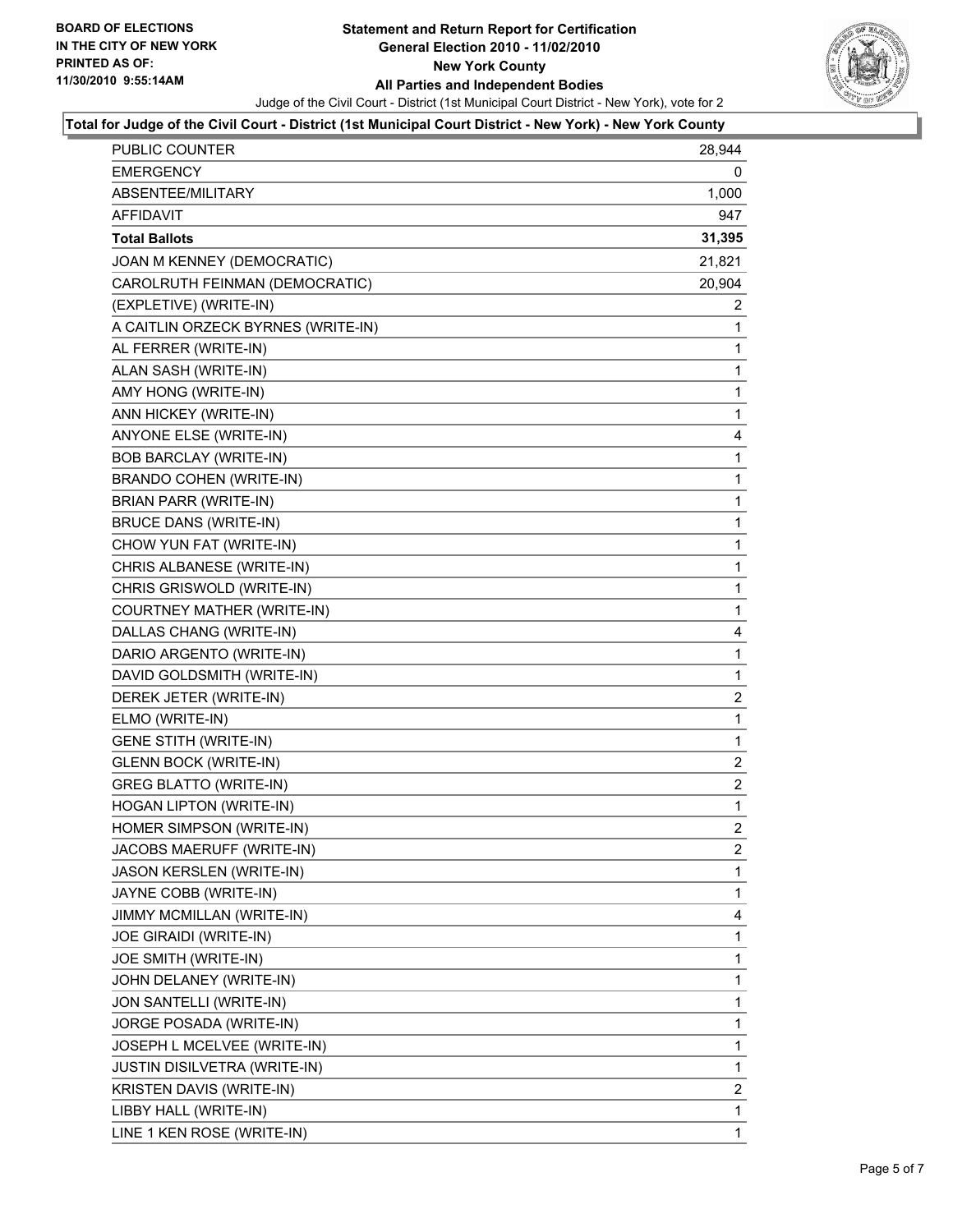

#### **Total for Judge of the Civil Court - District (1st Municipal Court District - New York) - New York County**

| LINE 1 NA (WRITE-IN)            | 1                       |
|---------------------------------|-------------------------|
| LINE 2 GEORGE LUNDEN (WRITE-IN) | 1                       |
| LINE 2 NA (WRITE-IN)            | 1                       |
| LION TORRES (WRITE-IN)          | 2                       |
| LIZARD PEOPLE (WRITE-IN)        | 1                       |
| MALCOLM REYNOLDS (WRITE-IN)     | 1                       |
| MARC LEVICK (WRITE-IN)          | 1                       |
| MATTEW GELLER (WRITE-IN)        | 2                       |
| MICHAEL BLOOMBERG (WRITE-IN)    | 2                       |
| MICHAEL LANDSMAN (WRITE-IN)     | 1                       |
| MICHEAL COLON (WRITE-IN)        | 1                       |
| MIKE OBRIEN (WRITE-IN)          | 1                       |
| NO NAME (WRITE-IN)              | 23                      |
| NONE (WRITE-IN)                 | 1                       |
| OLIVER SAHMER (WRITE-IN)        | 1                       |
| OWEN FAY (WRITE-IN)             | 1                       |
| PAUL AFFENIM (WRITE-IN)         | 1                       |
| PAUL CELLUPICA (WRITE-IN)       | 1                       |
| PETER DOLOTTA (WRITE-IN)        | 1                       |
| PETER PARKER (WRITE-IN)         | 2                       |
| PETER WILLIAMS (WRITE-IN)       | 2                       |
| PRESENT (WRITE-IN)              | 4                       |
| RALPH NADLER (WRITE-IN)         | 2                       |
| ROBERT RODRIGUEZ (WRITE-IN)     | 1                       |
| ROBINSON CANO (WRITE-IN)        | 2                       |
| RON MILLER (WRITE-IN)           | 1                       |
| ROY LIND (WRITE-IN)             | 1                       |
| ROY MILLER (WRITE-IN)           | 1                       |
| SABRINA A ICRAUS (WRITE-IN)     | 1                       |
| SHANE SHEEMR (WRITE-IN)         | 1                       |
| SNAKE PEOPLE (WRITE-IN)         | 1                       |
| SOPHIA TORRES (WRITE-IN)        | 2                       |
| TAMI ALBERT (WRITE-IN)          | 1                       |
| TROYODE NDHAL (WRITE-IN)        | 1                       |
| VIOLA OBRIEN (WRITE-IN)         | 1                       |
| VX (WRITE-IN)                   | $\overline{\mathbf{c}}$ |
| WALTER RIVERA (WRITE-IN)        | 1                       |
| <b>Total Votes</b>              | 42,851                  |
| Unrecorded                      | 19,939                  |